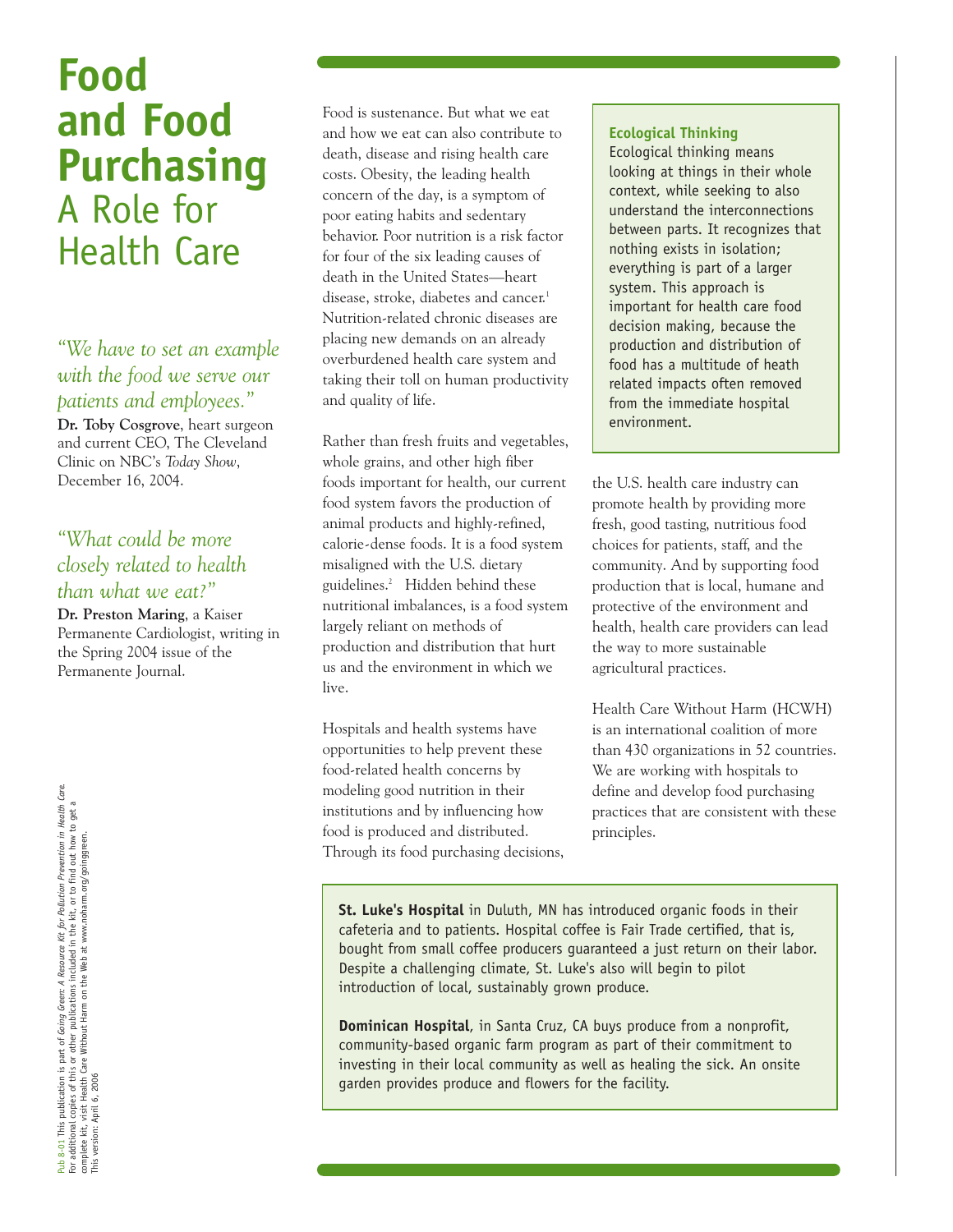Ц.

2

FOOD AND FOOD PURCHASING: A ROLE FOR HEALTH CARE  $\propto$  $\circ$ Щ шı  $\overline{\phantom{0}}$  $\circ$  $\sim$  $\prec$  $\ddotsc$ G  $\geq$  $\mapsto$  $\sim$  $\prec$ H  $\cup$  $\propto$  $\Rightarrow$  $\Delta$  $\overline{\phantom{0}}$  $\circ$  $\circ$ Щ  $\Box$  $\geq$  $\prec$  $\overline{\phantom{0}}$  $\sim$  $\circ$ 

Ш  $\sim$  $\prec$  $\cup$ 

Ŧ, Ē  $\overline{\phantom{0}}$  $\prec$ Ш Ŧ.

# **Food System and Health: The Problem**

Major shifts in the U.S. food system in the last century are having negative impacts on human health. While total farm acreage has declined, farm size has increased and is more focused on the production of a single crop or animal, contributing to the decline in production of diverse food crops necessary to meet nutritional needs. In the United States, the typical food item now travels from 1,500 to 2,400 miles from farm to plate. This system disconnects the growers from the consumers and increases opportunities for food contamination and loss of nutrients during transportation. While this industrial food system initially contributed to higher yields, productivity has declined, and serious long-term impacts on human and environmental health have become apparent. These include:

### Nutrition

Compared to the early 1900s, the U.S. food supply has more calories, fat, salt, sweeteners, and meat and dairy products per person and less vegetables and grains.3 High-sugar or high-fat foods including soft drinks, salty snacks, sweets and desserts comprise almost 30 percent of all calories consumed by Americans.<sup>4</sup> An emerging body of research suggests that soda and fast food consumption may be linked to increased risk of weight gain and diabetes.<sup>5,6,7</sup>

# Antibiotic Resistance

Each year 20 to 30 million pounds of antibiotics (including related antimicrobials) are used in agricultureby volume, about 7-10 times the total antibiotics used in human medicine.<sup>8</sup> Industrialized food systems that produce poultry, swine, beef, and farmed fish routinely use antibiotics as growth promoters rather than to treat identified disease. Routinely feeding antibiotics to animals that are not even sick worsens antibiotic resistance among bacteria that cause human infections.<sup>9</sup>

# Air and Water Pollution

Pesticide drift, field dust, waste burning, toxic gases from degrading manure, and diesel exhaust from transporting food long distances are all factors of food production that contribute to air pollution. These types of pollution can lead to asthma and other respiratory illnesses, cardiovascular disease and lung cancer. Commercial fertilizers and pesticides contaminate ground water in many locales. Large-scale animal feedlot operations contribute to water pollution with biologically active hormones, nitrates and other breakdown products of untreated animal waste.

# Worker Health and Safety

Widespread pesticide use in industrialscale food production exposes farm workers and their families to dangerous chemicals, often at levels that exceed established "safety" limits. Longer-term, low-level pesticide exposure has been linked to an array of chronic health problems including: cancer, birth defects, neurological, reproductive, and behavioral effects, and impaired immune system function.10,11 Industrialized meat packing is recognized as one of the most dangerous occupations: every year, over one quarter of all workers needs medical attention beyond first aid.12

# **Food Supply and Health: The Solution**

Hospitals and health care institutions can help improve health outcomes by supporting the transition to a more sustainable food system. A sustainable agriculture and food system protects the environment and human health. It meets needs for food and fiber while

supporting the economic viability of communities. Through their purchasing practices, health care institutions can help achieve the following:

# Promote Nutrition

By offering a range of healthy foods and beverages on patient trays, in cafeterias, vending machines, and through onsite farmers markets, health care systems can support good eating habits and model a healthy food environment.

# Reduce Antibiotic Resistance

By buying meat produced without the routine use of antibiotics, health care can help ensure that existing antibiotics remain effective for treating human disease.

# Reduce air and water pollution

By providing fresh, locally grown foods whenever possible, health care supports local food systems that avoid the long-distance travel and disconnection between rural and urban centers that typifies our current fossil-fuel intensive food production and distribution.<sup>13</sup> By developing a preference for hormone-free, humanely raised meats from facilities in compliance with environmental regulations, hospitals can help protect clean air and clean water.

# Support Farm and Worker Health and Safety

Health care can purchase meats from processors who protect worker health and safety. Facilities can also buy and serve foods grown without pesticides, such as certified organic foods, and reduce exposure to harmful pesticides for those who eat and grow their food, and create a market for healthier growing practices.

### **Farmers Markets & Health**

Many Kaiser Permanente facilities feature on-site farmers markets or produce stands. These markets are one sign of Kaiser's commitment to protecting the environment by supporting sustainable agriculture while improving access to healthy, affordable food in and around Kaiser facilities.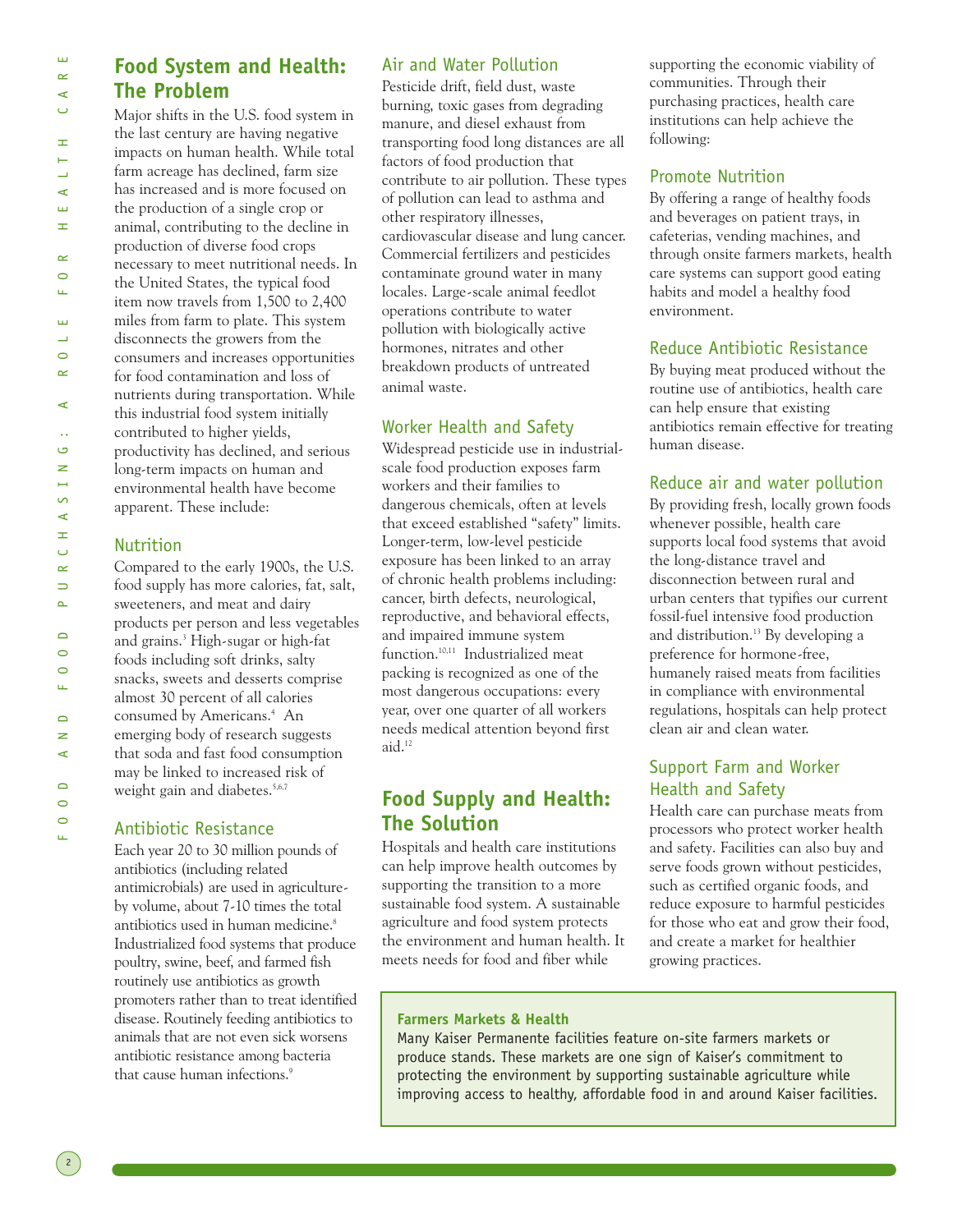# FOOD AND FOOD PURCHASING: A ROLE FOR HEALTH CARE  $\circ$  $\Box$  $\rightarrow$  $\rightarrow$  $\Box$  $\overline{\mathbf{r}}$  $\circ$  $\circ$  $\overline{\phantom{0}}$  $\overline{\mathbf{u}}$  $\subset$  $\bar{z}$  $\bigcap$  $\pm$  $\rightarrow$  $\sqrt{2}$  $\rightarrow$  $\Rightarrow$  $\Omega$  $\ddot{\phantom{a}}$  $\triangleright$  $\overline{z}$  $\circ$  $\overline{m}$  $\overline{\phantom{a}}$  $\circ$  $\infty$  $\pm$  $\overline{m}$  $\triangleright$  $\rightarrow$  $\pm$  $\overline{\phantom{0}}$  $\rightarrow$  $\infty$  $\overline{a}$

 $\overline{\mathbf{u}}$  $\circ$ 

#### **Less Local Control of Food Production**

In recent decades, much less of every food dollar has gone to food producers in the community where it is spent, and more has gone to food processing, packaging, shipping and retailing, all typically controlled by distant corporations. Six cents of every dollar spent on a loaf of bread goes to the wheat farmer-about as much as is spent on the plastic, petroleum-based wrapper. Control of the food supply has become increasingly concentrated. Two firms, Cargill and Archer Daniels Midland, control about three quarters of the global market for cereal grains.15

#### Support the Local Community

A hospital's long-term vitality depends in large part on the economic health of the broader community serving as home to its staff and patients. Every step of the food chain where ownership falls outside the community is a potential drain on the health and vitality of the local community. Every

time a hospital chooses to buy locally, the community benefits from that choice.14 By institutionalizing a preference for the purchase of foods produced, processed, and distributed locally, under local ownership, hospitals can use their immense purchasing power to support socioeconomic health.

#### The Ethics of Eating

In Minnesota, Catholic leadership has emphasized that the buying and eating of food involves decisions that are inherently moral.

"….Minnesota's web of life is threatened. Our clean air, fresh water and rich soil are being tainted. Thousands of farmers on small- and medium-size farms are forced to leave the land, no longer receiving an adequate income to compensate them for labor and cost of production. Some of our rural communities are dying. These changes have moral and ethical implications, which cannot be ignored….."16

*Minnesota Bishops' Statement on the Farm Crisis* 

# **Model for Wellness: The Role for Health Care**

Because of its size and purchasing power, the health care industry can provide *market leadership* by adopting food purchasing policies and practices that steer the entire food system in more positive directions. Hospitals and health care systems can buy and provide food in their facilities in ways that help create a model for wellness at the individual, community, and national levels.

Providing access to healthier food promotes wellness among patients, visitors and staff. Buying food produced in ways that are ecologically sound, economically viable, and socially responsible also supports a food system that ultimately benefits healthier individuals and communities.

# **What Can Health Care Do?**

Hospitals can adopt food procurement policies that provide nutritionally improved food for patients, staff, visitors, and the general public, and support and help create food systems that promote the well being of the whole community. Institutions can establish food purchasing guidelines and set target goals that are realistic for their institution and geographic area.

Specific solutions that hospitals and health care systems have already instituted or explored include:

- Create weekly farmer's markets on hospital grounds;
- Create hospital gardens to grow fresh produce as well as provide patient exercise opportunities;
- Institute policies to buy only meat/poultry raised without non-therapeutic antibiotics or hormones;
- Set goals and explore new relationships designed to increase the purchase of locally-produced, fresh produce;
- Buy more certified organic food products, or buy from producers who have reduced synthetic pesticide use;
- Turn hospital campuses into "fast-food-free zones;"
- Purchase foods that provide fair prices and living wages to the people who produce them;
- Buy milk produced without the use of synthetic hormones, like recombinant Bovine Growth Hormone (rBGH, also referred to as rBST);
- Buy coffee certified as Fair Trade; and
- Implement sustainable food credits in the *Green Guide for Healthcare* (www.gghc.org).